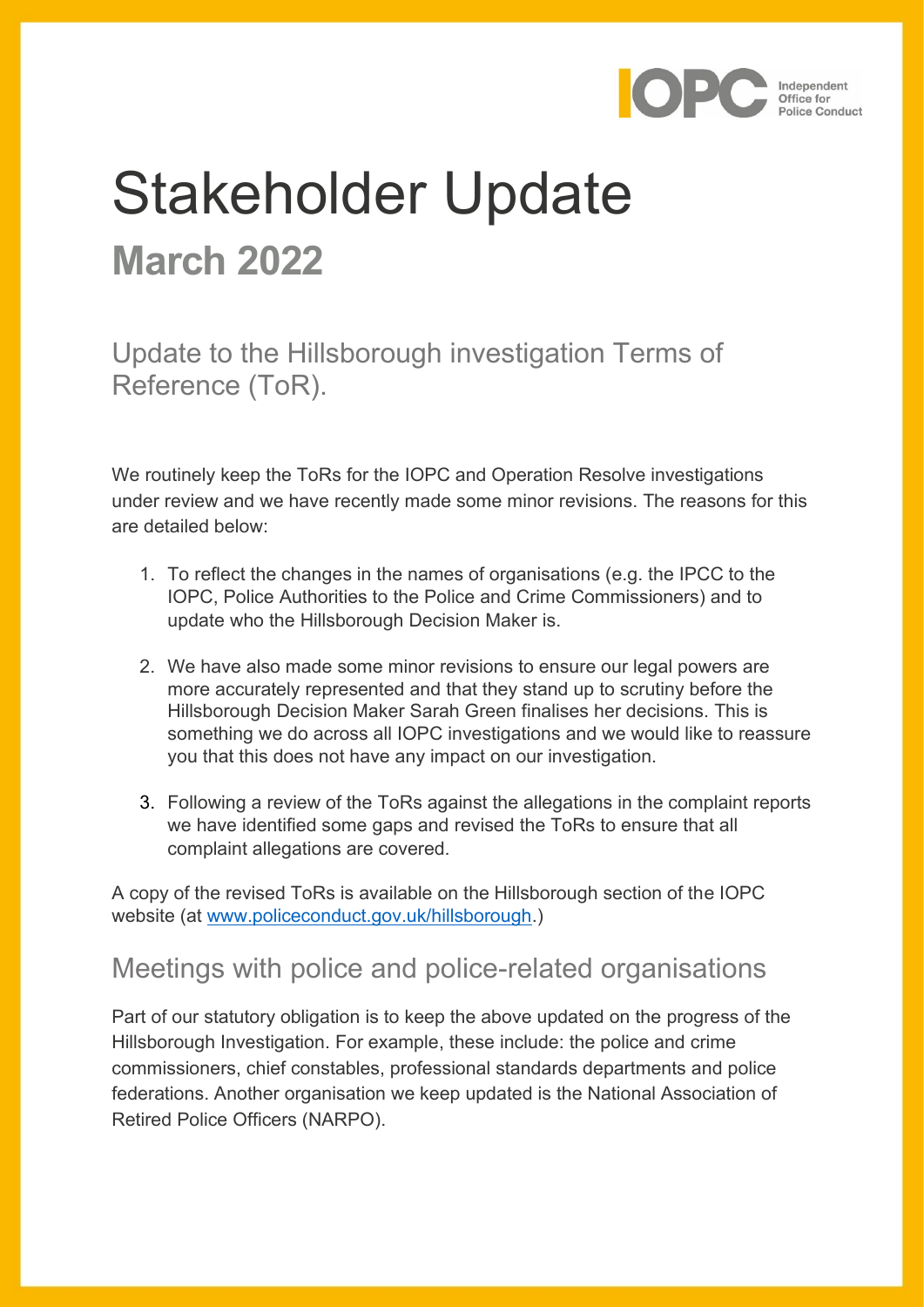We have recently held meetings with some of these organisations (remotely via Microsoft Teams) so that we can explain the process of the completion of the final report and in particular the 'Salmon process'. It is important that these meetings have been held and continue to be held so that systems are in place to ensure prompt communications and responses can take place when the 'Salmon process' is underway. This is to guarantee the Hillsborough investigations final report can be completed as soon as is practically possible.

On 19 January 2022, we held a remote meeting with branches of NARPO from within the West Midlands Police (WMP) area. Following the meeting an update was placed on their website, which we did not believe accurately reflected some of the content of the meeting and we believed there was some misunderstanding about some matters. The website content was posted on social media by a concerned Hillsborough complainant and this matter was also raised directly with us.

We addressed any misunderstandings with NARPO, and they promptly agreed to revise the content of their website. We also met remotely with the concerned complainant to provide clarification on what was discussed at the meeting.

Please find attached a link [www.policeconduct.gov.uk/hillsborough](http://www.policeconduct.gov.uk/hillsborough) to an information sheet with some frequently asked questions regarding the Salmon process which we hope will be helpful to you.

#### The Hillsborough investigations website

As you will be aware from previous updates, we are building a website entirely dedicated to the Hillsborough investigations that will include all of our findings and will feature our final report, which covers the police's actions before, during and after the disaster.

The website will include supporting evidential documents, an image gallery and interactive content, such as maps and timelines to help tell the wider story of our investigations. In addition, the website will include the history of the Hillsborough investigation, along with details of the lessons learned from the investigation.

We will keep you updated on the development of the website.